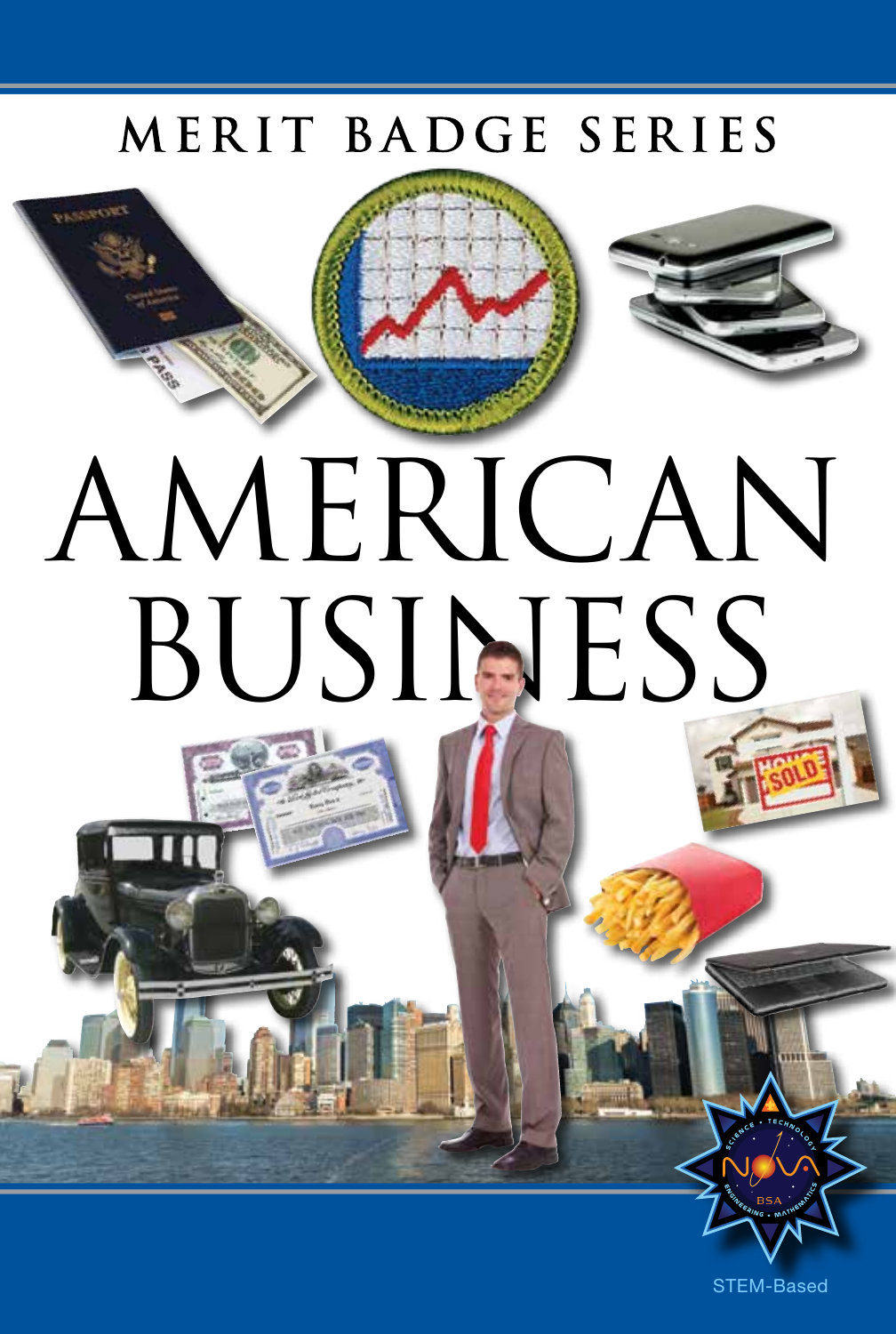**BOY SCOUTS OF AMERICA MERIT BADGE SERIES**

## **AMERICAN BUSINESS**



*"Enhancing our youths' competitive edge through merit badges"*

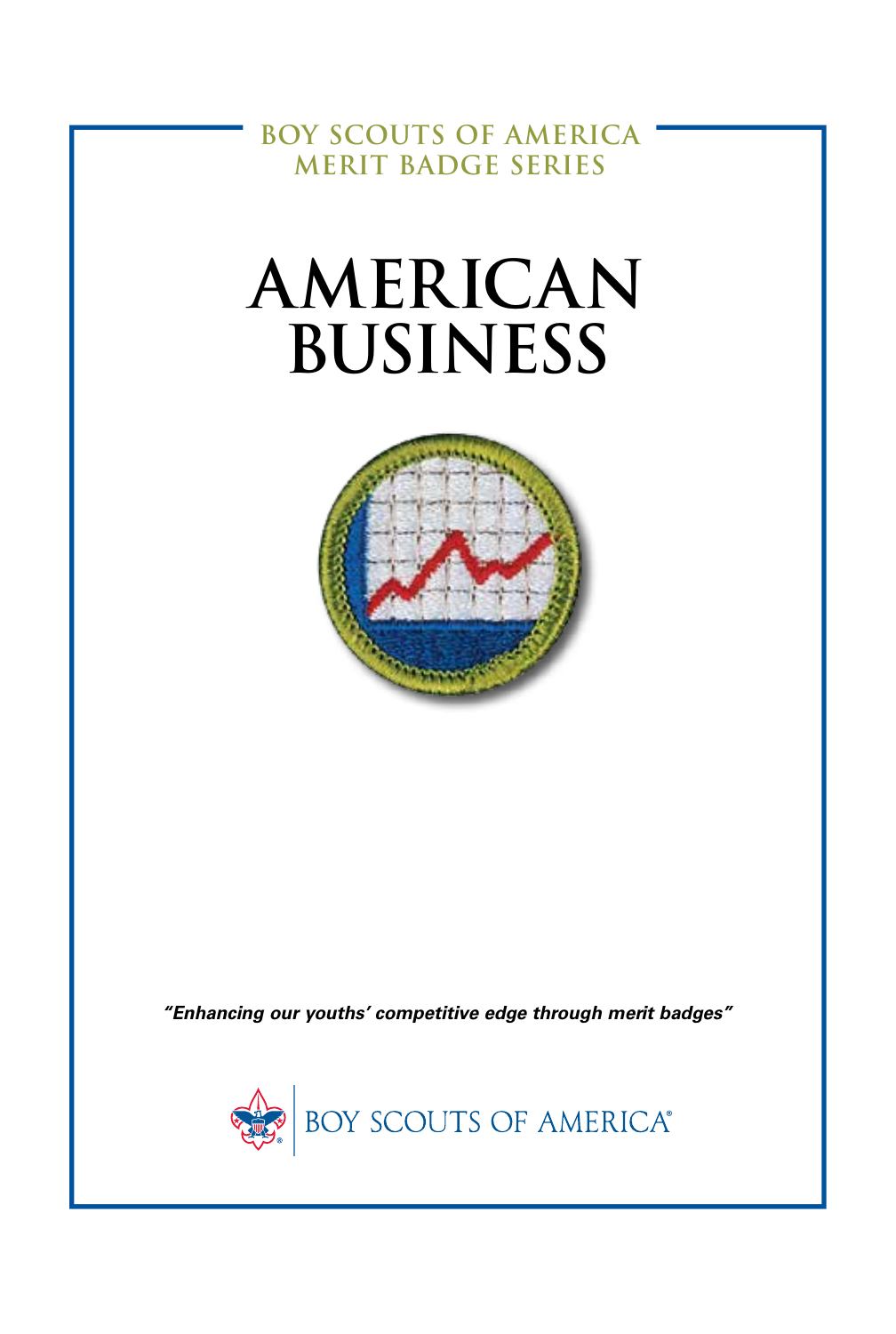

### **American Business**

1. Do the following:

(a) Explain four features of the free enterprise system in the United States. Describe the difference between freedom and license. Tell how the Scout Oath and Scout Law apply to business and free enterprise.

(b) Describe the Industrial Revolution and tell about the major developments that marked the start of the modern industrial era in the United States. Discuss three people who had a great influence on business or industry in the United States and describe what each did.

(c) Identify and describe to your counselor the five primary areas of business.

(d) Explain the history of labor unions in the United States and the importance of labor unions and employers working together. Identify two major labor unions currently in existence.

(e) Discuss with your counselor how business impacts the local, national, and global economy.

2. Do the following:

(a) Explain the three basic types of financial statements (income statement, balance sheet, and statement of cash flows). Discuss with your counselor how each statement can help business leaders make better decisions.

(b) Explain how changes in interest rates, taxes, and government spending affect the flow of money into or out of business and industry.

(c) Explain how a sole proprietorship or partnership gets its capital. Discuss and explain four ways a corporation obtains capital.

(d) Name five kinds of insurance useful to business. Describe their purposes.

3. Do the following:

(a) Explain the place of profit in business.

(b) Describe to your counselor green marketing and sustainable business practices.

(c) Explain how ethics plays a role in business decision making.

(d) Discuss the differences between operating a brick-and-mortar business versus an online business.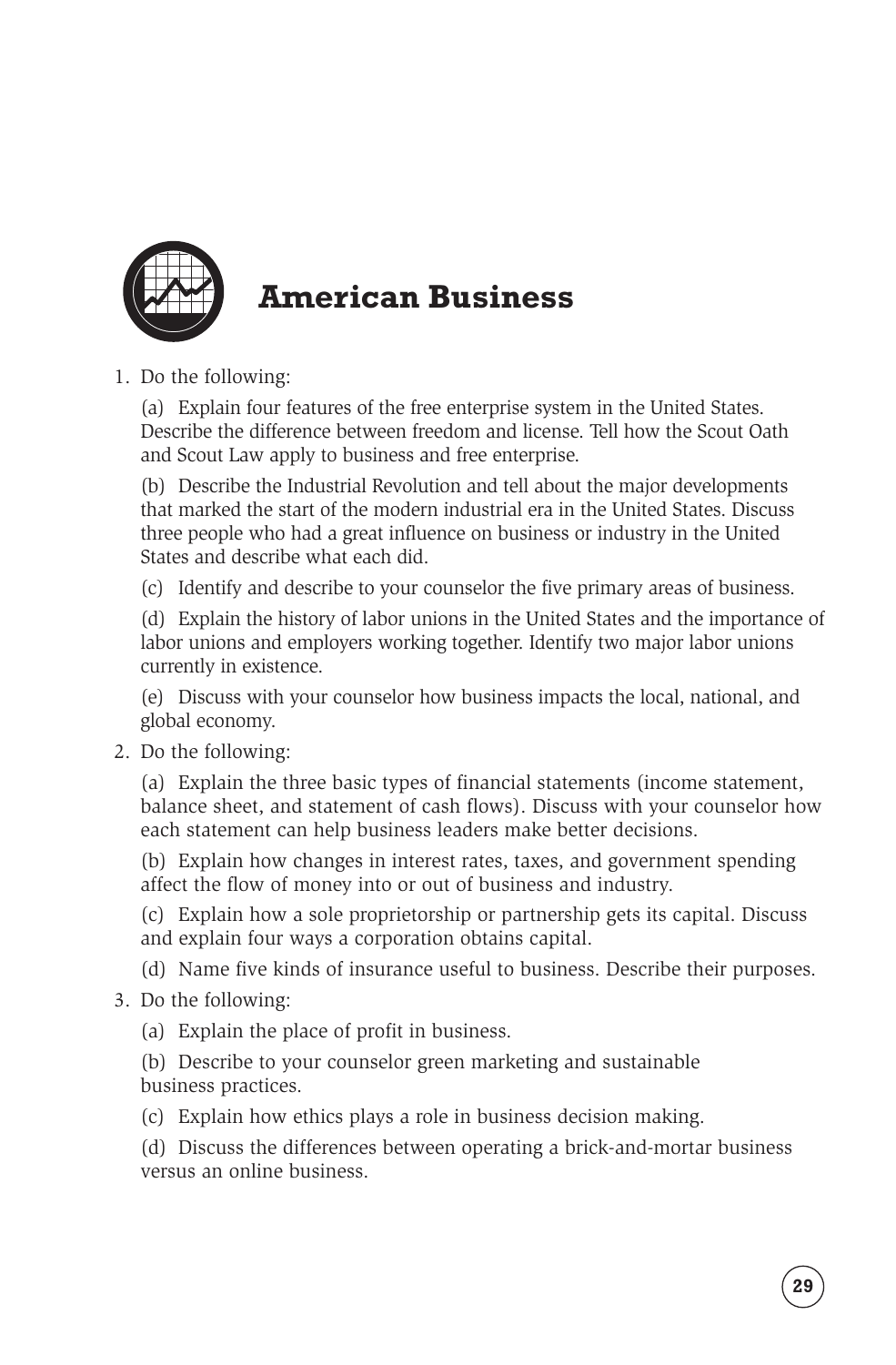- 4. Describe the role of the U.S. Department of Labor. Discuss two of the following topics with your counselor:
	- (a) Fair Labor Standards Act (FLSA)
	- (b) Occupational Safety and Health Act (OSHA)
	- (c) Family and Medical Leave Act (FMLA)
	- (d) Employee Retirement Income Security Act (ERISA)
- 5. Choose a business and research how it applies each of the primary areas of business (accounting, finance, economics, marketing, and management). Share what you have learned with your counselor.
- 6. Do ONE of the following:

(a) Choose one of the primary areas of business and identify three career opportunities. Select one and research the education, training, and experience required for this career. Discuss this with your counselor and explain why this interests you.

(b) Select a business leader and interview this individual to learn more about his or her company and career path. Discuss the role ethics plays in making business decisions. Share what you have learned with your counselor.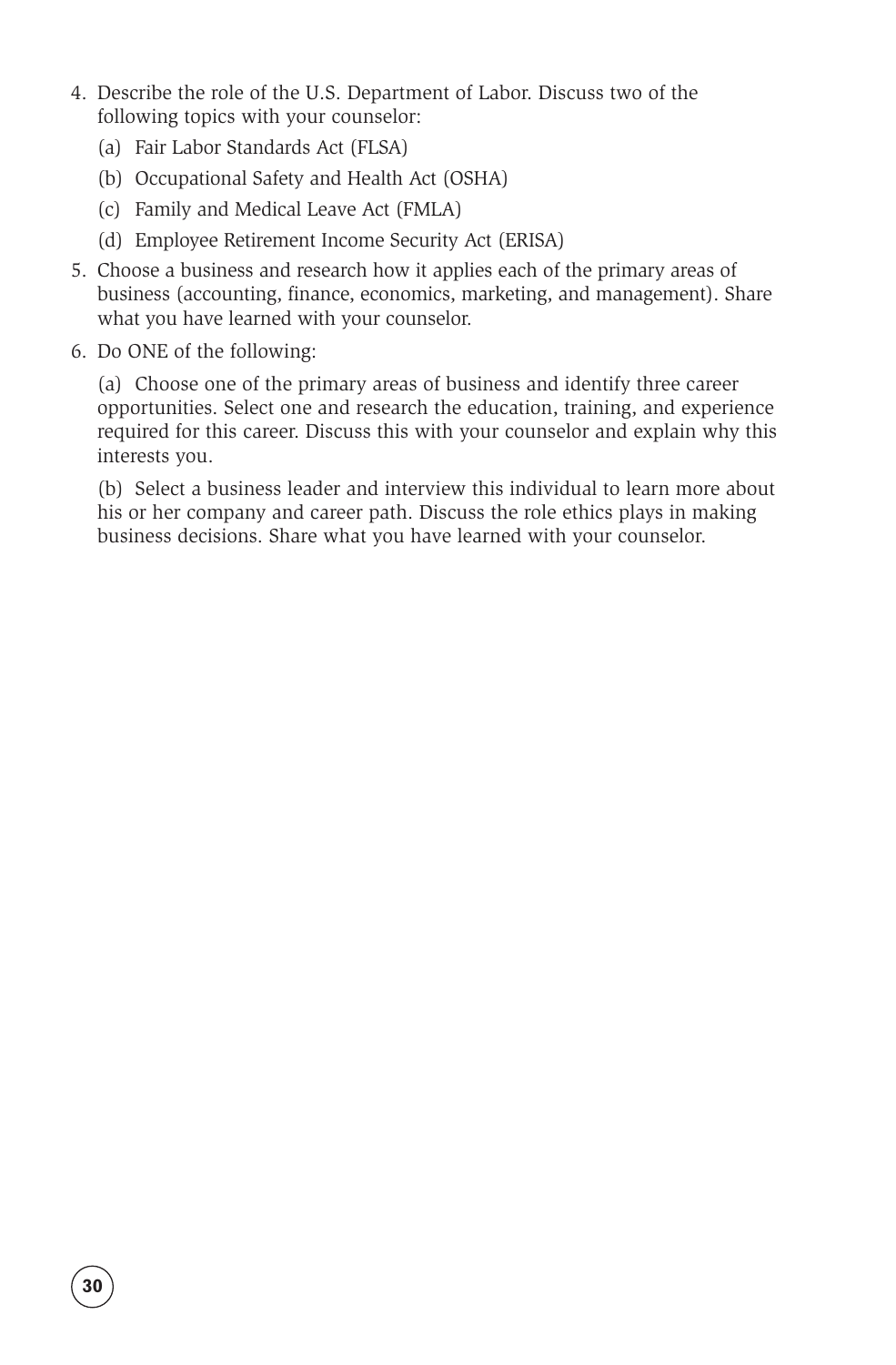## American Business Resources

#### **Scouting Literature**

*American Labor, Citizenship in the Nation, Citizenship in the World, Communication, Computers, Entrepreneurship, Law, Personal Management,* and *Salesmanship* merit badge pamphlets

Visit the Boy Scouts of America's official retail website at http:// www.scoutstuff.org for a complete listing of all merit badge pamphlets and other helpful Scouting materials and supplies.

#### **Books**

- American Bar Association Staff. *The American Bar Association Legal Guide for Small Business*, 2nd edition. Random House Reference, 2010.
- Bossidy, Larry, and Ram Charan. *Execution: The Discipline of Getting Things Done*, revised edition. Random House Business Books, 2011.
- Covey, Sean. *The 7 Habits of Highly Effective Teens.* Touchstone, 2014.
- Culligan, Judy. *Tycoons and Entrepreneurs.* MacMillan Reference Books, 1998.

Hardemann, Susie Vaccaro. *Stock Market Knowledge for All Ages.* Ten Speed Press, 2004.

- Lichtenstein, Nelson. *State of the Union: A Century of American Labor*. Princeton University Press, 2002.
- McCormick, Anita Louise. *The Industrial Revolution in American History.* Enslow, 1998.
- National Association of Investors Corporation. *Investing in Your Future*, 2nd edition. South-Western Educational Publishing, 2007.
- Norman, Jan. *What No One Ever Tells You About Starting Your Own Business*, 2nd edition. Kaplan Business, 2004.
- Peters, Thomas, et al. *In Search of Excellence: Lessons From America's Best-Run Companies*. Warner Books, 1988.
- Serwer, Andy. *American Enterprise: A History of Business in America.* Smithsonian Books, 2015.
- Thiel, Peter, and Blake Masters. *Zero to One: Notes on Startups, or How to Build the Future.* Crown Business, 2014.